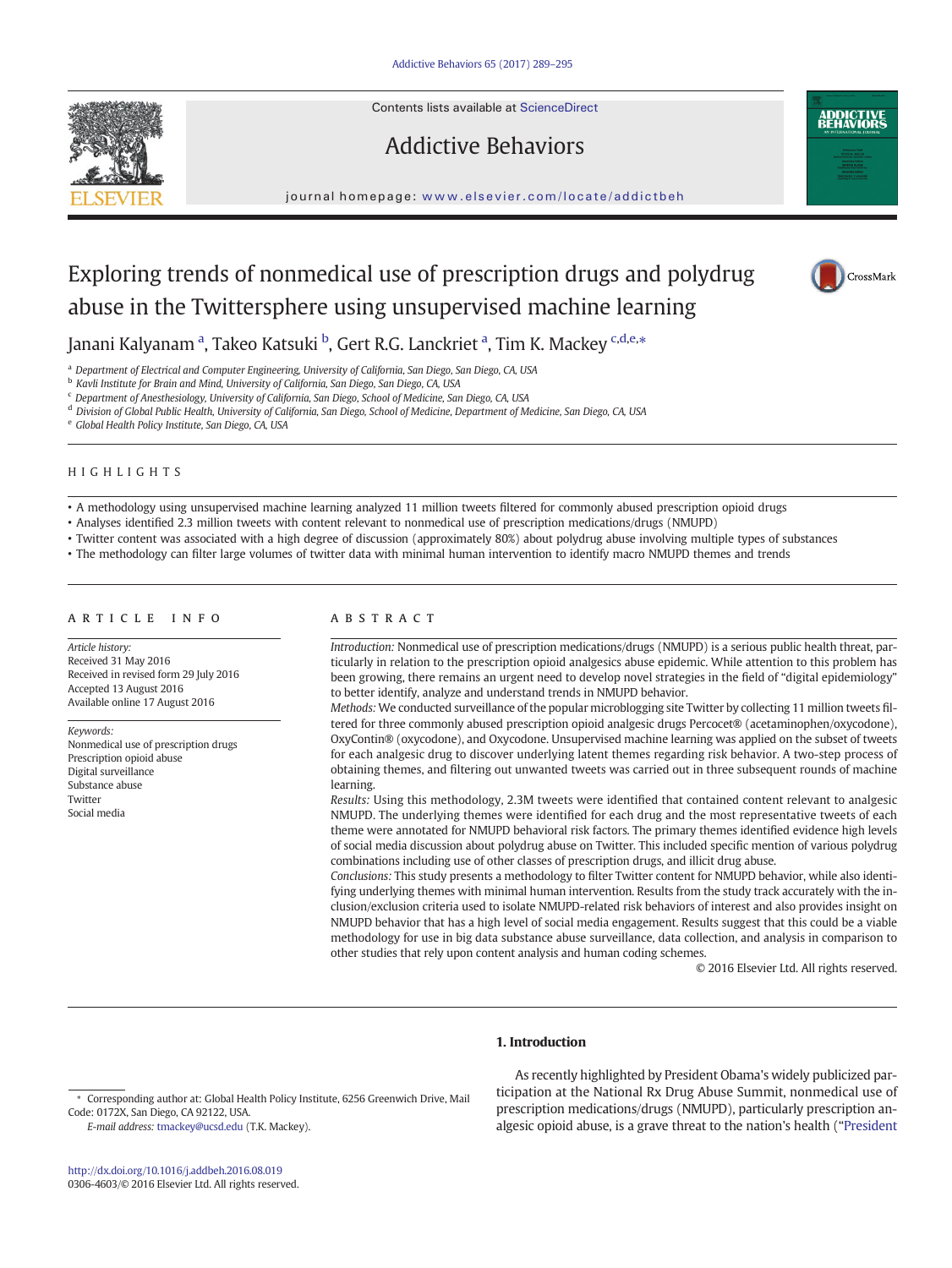[Obama Is Taking More Steps to Address the Prescription Drug Abuse and](#page-5-0) [Heroin Epidemic,](#page-5-0)" 2016). In fact, the U.S. Centers for Disease Control and Prevention recorded a record number of drug overdose deaths in 2014, headlined by a nearly fourfold increase in prescription opioid-related drug mortality since 1999, further coupled by increased heroin injection drug use associated with NMUPD behavior ([Centers for Disease Control](#page-5-0) [and Prevention \(CDC\), 2011, 2013;](#page-5-0) [Longo, Compton, Jones, & Baldwin,](#page-5-0) [2016; Rudd, Aleshire, Zibbell, & Gladden, 2016\)](#page-5-0). As this public health crisis continues to gain public attention, so does the need for better data identifying underlining NMUPD behaviors, trends, and risk factors in order to optimize efforts at improving access to treatment, preventing overdose, and ensuring community interventions are effective. Currently, existing NMUPD data is largely derived from national populationbased surveys that measure the prevalence estimates, attitudes, and associated trends of various forms of substance abuse (including NMUPD) and rely upon respondents to self-report their past drug use behaviors via face-to-face interviews or self-administered questionnaires [\(Katsuki, Mackey, & Cuomo, 2015; Schepis & McCabe, 2016](#page-5-0)). These survey-based instruments are critical in identifying generalizable trends of prescription drug abuse behavior in a national population, assessing changes in what classes of prescription drugs are becoming popular targets of abuse, and aid in the development of targeted interventions and policy to address risk and protective factors common to NMUPD [\(Han,](#page-5-0) [Compton, Jones, & Cai, 2015\)](#page-5-0).

However, even powerful nationally representative surveys, such as the National Survey on Drug Use and Health and the Monitoring the Future survey (which focuses on students and young adults), have certain inherent limitations ([McCabe, West, & Boyd, 2013; McCabe, West, Teter,](#page-5-0) [& Boyd, 2012; Schepis & McCabe, 2016](#page-5-0)). Most evidently, they largely rely on respondents to self-report and recall recent and past drug abuse behavior, a methodology that can be subject to recall bias [\(Harrison & Hughes, 1997\)](#page-5-0). Further, results from these surveys generally take time to compile after data collection is completed, with trends reported from these observations possibly changing by the time survey results are reported [\(Katsuki et al., 2015](#page-5-0)).

Hence, alternative methods for conducting surveillance of NMUPD behavior are needed to augment findings from national substance abuse surveys, including leveraging the power of "big data" analysis and social media platforms that are now heavily populated by a wide demographic of the substance using population, a practice now popularized as "digital epidemiology" or "infoveillance [\(Salathé et al., 2012](#page-6-0))."

Despite, growing opportunities in a growing digitized social sphere, the massive size of these datasets and accompanying challenges of filtering, processing and analyzing the data in a meaningful way, has left the field ripe for innovation and improvement, particularly through cross-disciplinary research collaborations. In response, this study advances prior studies that have examined the linkages between Twitter and NMUPD and introduces a new methodology leveraging recent developments in computer science in order to gain a "bigger" picture of national NMUPD trends. Previous studies have used methodologies focusing on content analysis and human coding/annotation using keyword searches, identifying subsets of Twitter NMUPD-related social circles, and analyzing a random sample of filtered tweets [\(Hanson,](#page-5-0) [Burton et al., 2013; Hanson, Cannon, Burton, & Giraud-Carrier, 2013;](#page-5-0) [Katsuki et al., 2015; Shutler, Nelson, Portelli, Blachford, & Perrone,](#page-5-0) [2015\)](#page-5-0).

In this study, we similarly conducted surveillance of the popular microblogging site Twitter (which now commands 310 million active users) filtered for content posted by users that specifically mentioned prescription analgesic opioid drugs. However, because of the massive amount of data required to be analyzed and given that content on Twitter is not curated for information specifically relevant to NMUPD, Twitter datasets often contain a high number of tweets that are non-relevant to NMUPD (i.e. noise) compared to content that actually describes NMUPD-related behavior (i.e. signal content). This condition necessitates a methodology that can iteratively filter tweets to eliminate noise and only retain tweets relevant to NMUPD behavior similar to those used in other studies examining other important public health issues [\(Chen, Hossain, Butler, & Ramakrishnan, 2016; Prier, Smith,](#page-5-0) [Giraud-Carrier & Hanson, 2011.](#page-5-0)) Concomitantly, by filtering only for NMUPD relevant content, this methodology subsequently analyzes the tweets to discover and identify the different underlying latent themes that exist in the entire dataset. Hence, our study's methodology differs from prior studies because it can be used to highly automate filtering and coding of an extremely large dataset of tweets and simultaneously identify key NMUPD themes that are occurring in the entire Twittersphere in order to better inform researchers and the public about changes in the prescription opioid epidemic.

# 2. Methods

### 2.1. Overall aims

This study was conducted in two distinct phases: data collection and data analysis. The goal of this study included two distinct aims related to data processing and analysis to identify risk behaviors associated with NMUPD as reported in content generated by Twitter users. The first aim was to increase the signal to noise ratio in the dataset of all tweets analyzed and weed out tweets that are not relevant to NMUPD behavior. The second involved identifying themes and patterns from the large corpus of Tweets in order to gain a broader understanding of NMUPD behaviors for a larger Twitter user population that included more than 11 million tweets collected during a six-month period. In order to handle a dataset of this magnitude it is necessary to develop methodologies to be as automated as possible and limit the amount of human coding, in order to scale big data collection, surveillance and analysis. Section 2.2 describes the data collection process used to generate large amounts of tweets on NMUPD from the Twitter Application Programming Interface (API) stream. Section 2.3 describes the iterative methodology that was employed to increase the signal to noise ratio in the dataset, and to identify patterns and themes present in the data specific to analgesic opioid NMUPD.

## 2.2. Data collection

Twitter provides a public API that enables the collection of messages publicly posted by its users via its online platform. We used a data collection methodology involving cloud-based computing services offered by Amazon Web Services (AWS) and virtual computers via Amazon EC2 t2.micro instances set to filter and collect tweet objects containing specific NMUPD keywords.

Keywords included brand and international non-proprietary (e.g. generic) names (INN names) of commonly abused prescription analgesic opioid drugs. The data collection methodology used for this study has been previously described in detail in a prior published study [\(Katsuki et al., 2015\)](#page-5-0). INN names of prescription opioid drugs included: Percocet® (acetaminophen/oxycodone) OxyContin® (oxycodone) and Oxycodone and were used in conjunction with the streaming API in order to track tweet objects that potentially contain at least one of these keywords. This generated a total of approximately 11M Englishlanguage tweets that were collected between the period of June and November 2015. A summary of the number of tweets collected for each drug is provided in [Table 1.](#page-2-0) Additionally, during the preprocessing of the data, any identifiable information (e.g. Twitter account names, etc.) was removed from prior to data analysis.

#### 2.3. Analysis plan

In order to appropriately code, identify, and characterize large volumes of data collected from social media sites in the context of public health issues, the application of machine learning has become a critical strategy in digital surveillance. The need for the application of machine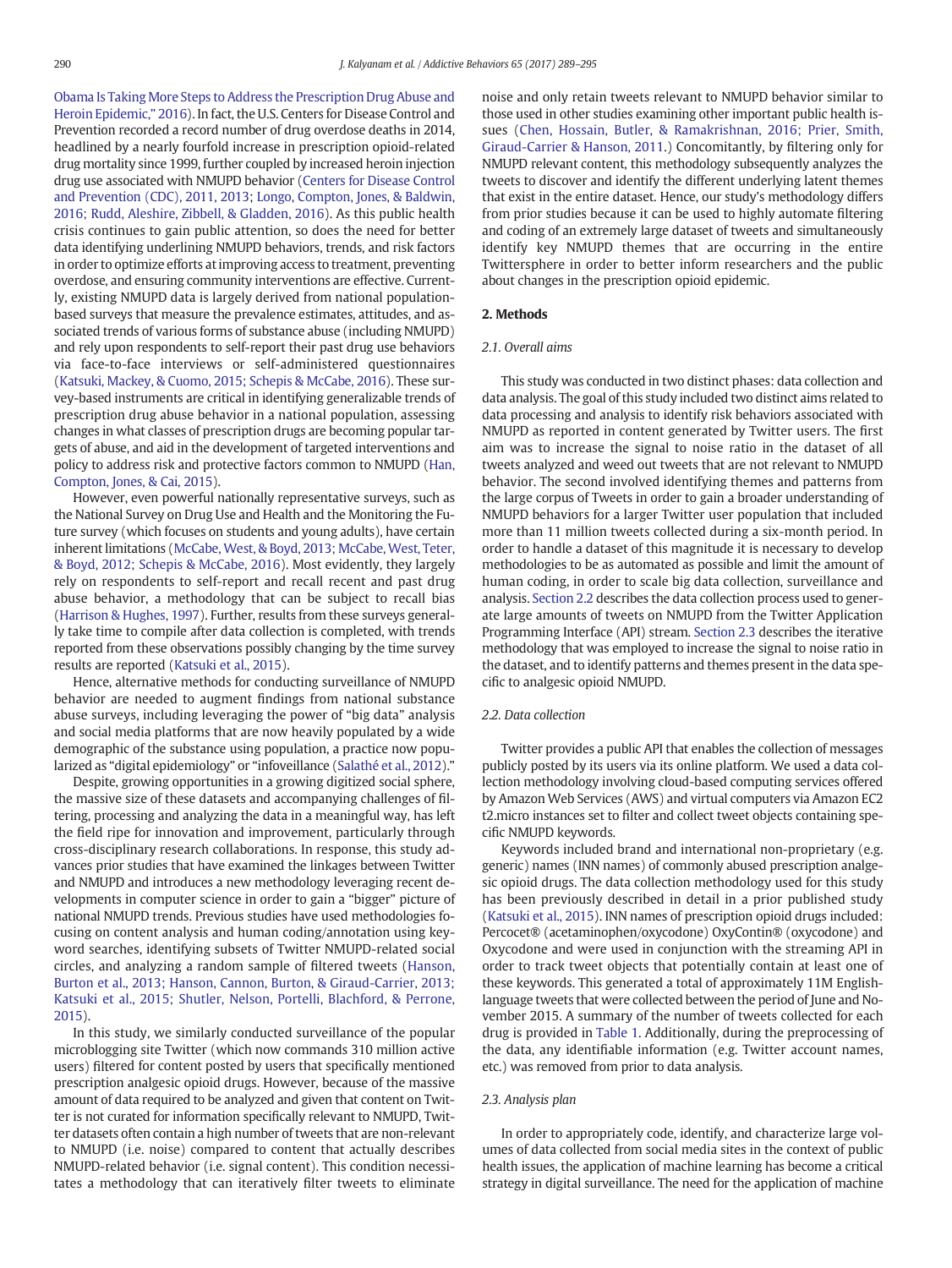<span id="page-2-0"></span>Summary of keywords used in conjunction with the Twitter Streaming API for data collection and the corresponding number of tweets collected.

| Keywords               | #-of-tweets | % of English tweets |
|------------------------|-------------|---------------------|
| Percocet®              | 8.004.229   | 94.24               |
| OxyContin <sup>®</sup> | 3,280,910   | 92.16               |
| Oxycodone              | 2.315.321   | 88.90               |

#### Table 2

Summary of rules applied to determine if a theme was relevant for inclusion in subsequent iterations.

- Condition 1: Contains INN or slang names identified by NIDA of a prescription drug subject to abuse.
- Condition 2: Mentions of other illicit drugs (e.g., heroin, cocaine, marijuana) and/or alcohol.
- Condition 3: Mentions of identified substance abuse risk behavior (e.g. overdose, injection, withdrawal).
- Condition 4: Contains adjectives related to prescription drug abuse behavior (e.g., popping).

learning has been necessitated by the sheer enormity of the data used for analysis when generating data from public sources like the Twitter API. Machine learning, especially unsupervised machine learning models are efficient at automatically finding patterns in the data and summarizing the content of the text corpus. The algorithms are computationally efficient and results have the advantage of not being affected by potential human judgment bias.

In the machine learning literature, there exist models which, when given a text corpus, are able to identify the underlying latent patterns or themes or (more formally in the machine learning literature) topics present in the corpus. Such models are referred to as topic models owing to their ability to summarize the content of the corpus concisely in terms of a few distinct topics ([Blei, Ng, & Jordan, 2003](#page-5-0)). With the advent of Twitter and other microblogging sites as a potent source of textual data, a model called the Biterm Topic Model (BTM) was proposed specifically to detect themes and patterns in corpora of short-texts [\(Yan, Guo, Lan, & Cheng, 2013](#page-6-0)).

The methodology for our work is built by using BTM as the core for recognizing patterns in our corpus of tweets. BTM, when given a corpus of tweets as a parameter, k, for the number of themes to be identified as inputs identifies k underlying themes in the corpus. This is the learning phase of BTM. As the output of this phase, it produces a discrete probability distribution for all words for each theme. Ideally, this distribution would place large weights on the words that are most representative of that theme. Hence, a ranking of the top-10 words produced by BTM for each theme can be used as a summary representing all the themes present in the input corpus.

BTM also operates in what is called the inference phase. In this phase, BTM has the ability to decompose each tweet in terms of the themes identified in the learning phase. As the output of this phase, BTM produces a histogram for each tweet where each bin represents a theme discovered in the learning phase. The value in that bin represents how correlated the given tweet is to that particular theme. A tweet highly correlated to a particular theme will have, in its histogram representation, a large weight placed in the corresponding bin. The inference phase of BTM essentially enables us to retrieve the tweets most correlated to a particular theme.

First, the dataset was separated according to the keywords filtered in Table 1. Once a subset of tweets corresponding to each drug was obtained, a two-step iterative process was employed. The first step involved detecting k themes from the set of tweets corresponding to each drug using the learning phase of BTM. The second step involved manually identifying themes that produced false positive content; i.e., content irrelevant to NMUPD behavior and promotion. For this step, the top ranked words in each theme (produced in the first step) were analyzed in conjunction with the inclusion/exclusion rules laid out in Table 2 to determine whether or not a theme was relevant to NMUPD behavior.

Prior studies that have utilized content analysis and human annotation in order to filter out tweets that are not explicitly related to individual NMUPD behavior (e.g. tweets containing news reports, automated feeds, tweets by commercial entities, illicit online sales, etc.) ([Hanson,](#page-5-0) [Burton et al., 2013; Hanson, Cannon et al., 2013; Katsuki et al., 2015;](#page-5-0) [Shutler et al., 2015\)](#page-5-0). We used a similar filtering scheme instead relying upon our machine learning BTM protocol to identify tweets that contained NMUPD-related behavior content of interest. Specifically, relevance to NMUPD behavior focused on four specific conditions: (1) contained INN or "street"/slang term for a prescription opioid drug subject to abuse; (2) mentioned other prescription and/or illicit drug abuse (i.e. polydrug abuse); (3) mentioned identified substance abuse risk behavior (e.g. overdose, injection, adverse event); and (4) contained a commonly used adjective or verb related to NMUPD. Once the themes satisfying conditions laid out in Table 2 were identified, using the inference phase of BTM, the most correlated tweets to these themes were obtained and those not related were discarded.

These two steps were repeated in three iterative BTM rounds to improve content saturation and ensure that the filtered content was highly relevant to NMUPD behavior of interest. After each iteration, what remains is a smaller corpus of tweets with a higher signal to noise ratio than before. The number of themes to be discovered, i.e. the parameter k, needs to be set by the user. We set this number to 20, 10, and 7 in the



Fig. 1. An overview of the steps undertaken in the interative BTM rounds applied to set of all tweets.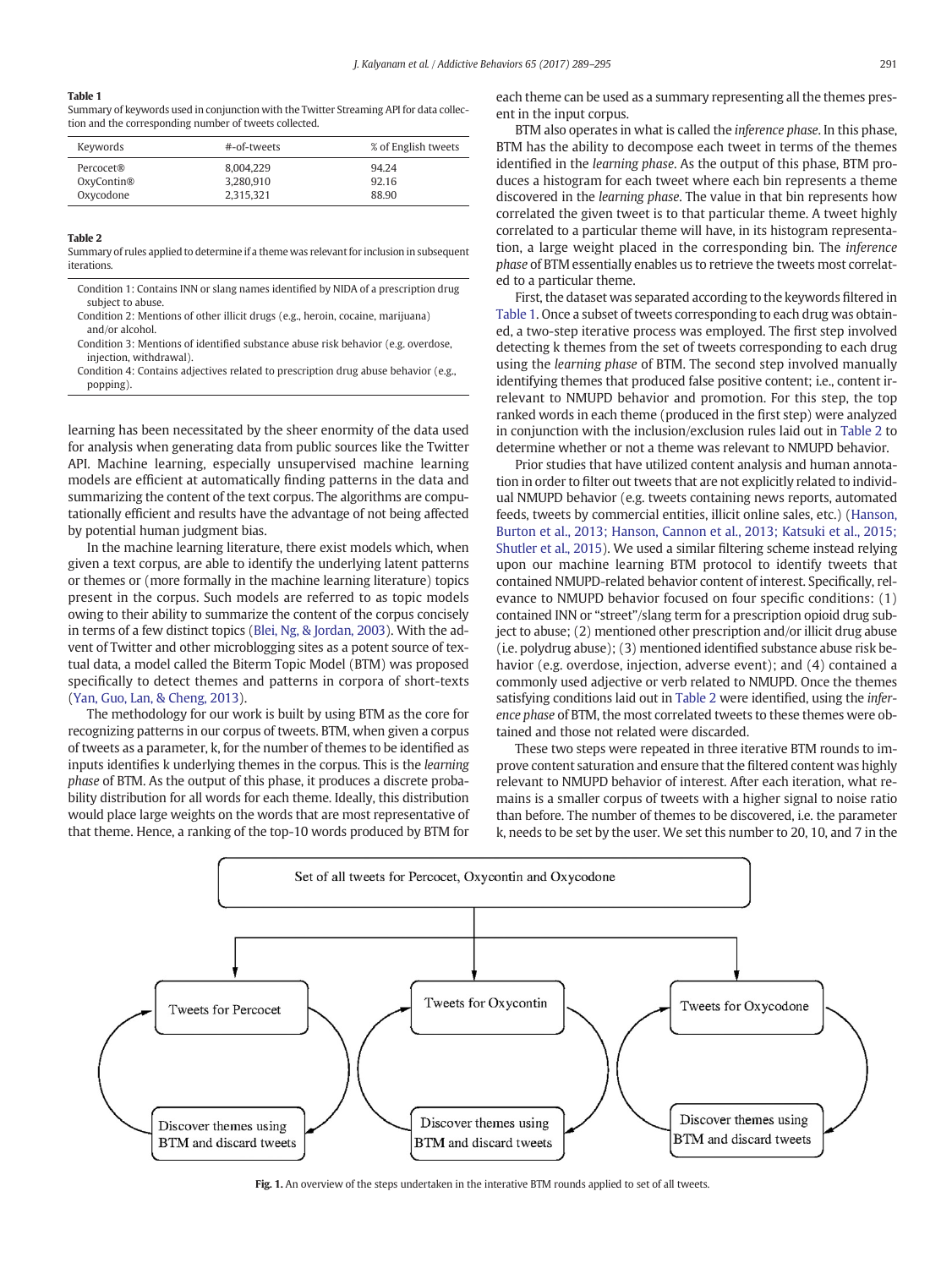This table illustrates some of examples of themes discovered for each drug, along with the filtering decision made during the first round of iteration.

| Theme example 1                                                            | Theme example 2                                               | Theme example 3                                       |
|----------------------------------------------------------------------------|---------------------------------------------------------------|-------------------------------------------------------|
| Percocet, super, high, best, buy, online, place,<br>offer compare, quality | Percocet, xanax, pop, strippers                               | Percocet, liquor, pour, dose, money,<br>weed          |
| Exclude (example of illicit online sale of<br>controlled substances)       | Include                                                       | Include                                               |
| Oxycontin, bottle, cocaine, drug, love, wrong                              | Oxycontin, addiction, dangerous, abuse                        | Oxycontin, richest, Forbes, list,<br>family, newcomer |
| Include                                                                    | Include                                                       | Exclude (example of news/media<br>content)            |
| Oxycodone, drug, approval, fda, media, reports                             | Heroin, oxycodone, cocaine, appearance,<br>terrifying, change | Canada, monopoly, rules,<br>oxycodone, drugs          |
| Exclude (example of news/media content)                                    | Include                                                       | Exclude (example of news/media<br>content)            |
|                                                                            |                                                               |                                                       |

first, second and third round of iterations respectively in order to ensure appropriate thematic saturation balancing missing important emerging themes that could be detected. [Fig. 1](#page-2-0) summarizes our iterative data filtering methodology.

Before the BTM model was applied on the full corpus of tweets as described above, the tweets were subjected to several standard data preprocessing steps. The first step was to produce a subset of tweets corresponding to each drug INN. Subsequently, the lang field and the user\_lang field provided by the Twitter API were used to remove any non-English tweets. From the remaining tweets, all the stopwords were removed. For each drug category, a list of vocabulary and the corresponding counts were built. Word tokens that occurred less than 10 times in the corpus of that particular drug were removed from all tweets to prevent the model from fitting to what could be noisy outliers. Only alphanumeric strings were retained, any string with special characters was discarded. In addition, any tweet with two or less words was also discarded given limited interpretability.

#### 3. Results

Table 3 illustrates some examples of the themes produced by our BTM machine learning protocol for the three prescription opioid analgesic drugs during the first round of the iteration, along with the filtering decision that was made as to whether or not to retain the tweets pertaining to this theme in the subsequent rounds.

The themes listed in Table 3 were annotated manually according to the inclusion/exclusion rules laid out in [Table 2.](#page-2-0) For Percocet®, the first example contains keywords like "buy", "online", "offer", "quality", "compare" etc. This suggests that this topic could be highly correlated with tweets promoting illicit prescription drug sales through illegal online pharmacies, also a recognized public health threat [\(Forman, 2003;](#page-5-0) [Forman & Block, 2006; Forman, Woody, McLellan, & Lynch, 2006;](#page-5-0) [Mackey, Liang, & Strathdee, 2013; Raine, Webb, & Maxwell, 2009](#page-5-0)). Hence, this theme does not satisfy the rules of inclusion from [Table 2,](#page-2-0) though warrants further examination, which is currently being undertaken in a separate study. In order to validate the application of these inclusion and exclusion rules, a list of 1000 tweets most correlated to this theme was retrieved and analyzed by a human coder (first author with training from last author). It was observed that 82% of all the tweets were about sales of prescription drugs through online pharmacies. This confirms that the majority of the tweets most correlated with this theme indeed do not satisfy the requirements for inclusion.

For each of the themes marked as "Exclude" in the OxyContin® and Oxycodone category, it appears that some of the identified themes are related to news media reports but not individual NMUPD user behavior. To evaluate this, the top 1000 most correlated tweets from each of the themes were analyzed. 25%–40% of these tweets were retweets of news headlines. Another 40% of the tweets were repetitions of the same news headlines, even though they were not retweets. In fact, in this set of 1000 tweets, there were only a handful of unique tweets (ranging between 4–25), most of which were news items. Importantly, by eliminating these tweets from subsequent BTM rounds, content that is not useful in inferring specific NMUPD behavior from individual users can be filtered out in the iterative machine learning process applied to a large set of data. These analyses also suggest that the top words discovered by BTM are indicative of whether or not the theme, and the tweets correlated to it, need to be included in the subsequent iterations of filtering.

In Table 4, the percentage of tweets retained between the first and the second rounds based on our inclusion and exclusion criteria was 24%–36% (for all three drugs). The percentage of tweets retained between the second and the third rounds is 72%–84%. This increase in the percentage of tweets that satisfy the inclusion criteria indicates that better NMUPD content saturation is achieved with each round of iteration.

[Table 5](#page-4-0) illustrates the top words from some of the topics obtained after the final round of data pruning. All the themes satisfy rules for inclusion that were prespecified in [Table 2](#page-2-0) suggesting that as per the rules, we might have attained saturation. Also, provided in [Table 6](#page-4-0) are some specific examples of tweets randomly sampled from the data after the final round of pruning. It is clear that all the tweet examples are related to at least one of the themes from [Table 5.](#page-4-0) In addition, the content of the tweets itself is indicative of NMUPD behavior and abuse.

In [Table 5](#page-4-0), almost all of the themes mention more than one prescription drug, and in some cases mention the use of other illicit drugs (e.g. heroin, ecstasy). This suggests that Twitter prescription opioid analgesic abuse content and user behavior is highly associated with self-reporting of other forms of substance abuse, specific to certain classes of drugs. In particular, for the first theme under Percocet®, the top words suggest that abusing Percocet® and Xanax® is relaxing and addictive. While analyzing the top 100 tweets most correlated to this theme, 89% of the tweets were found to be pertinent to the proposed summary. In addition, in all three themes for Percocet, different polydrug combinations are mentioned with different accompanying adjectives, suggesting that each polydrug combination might exhibit its own unique form of user described behavior or effect. Examining specific examples of tweets identified as highly correlated to themes and reproduced in [Table 6](#page-4-0) further substantiates this pattern. For example, tweets for Percocet® primarily report use of other prescription drugs (examples #1 and #4 mention benzodiazepines though example #2 includes use of alcohol), the OxyContin® tweets describe various use both self-report

#### Table 4

This table summarizes the number of tweets used in the first round of iteration, and the % of tweets used in the subsequent rounds.

| <b>INN</b>                           |               | #-tweets. % of tweets retained for<br>1st round 2nd round (from the 1st<br>round) | % of tweets retained for 3rd<br>round (from the second<br>round) |  |  |  |  |
|--------------------------------------|---------------|-----------------------------------------------------------------------------------|------------------------------------------------------------------|--|--|--|--|
| Percocet®                            | 5.983.497 24% |                                                                                   | 84%                                                              |  |  |  |  |
| OxyContin <sup>®</sup> 2,812,364 36% |               |                                                                                   | 72%                                                              |  |  |  |  |
| Oxycodone 1,806,900 29%              |               |                                                                                   | 74%                                                              |  |  |  |  |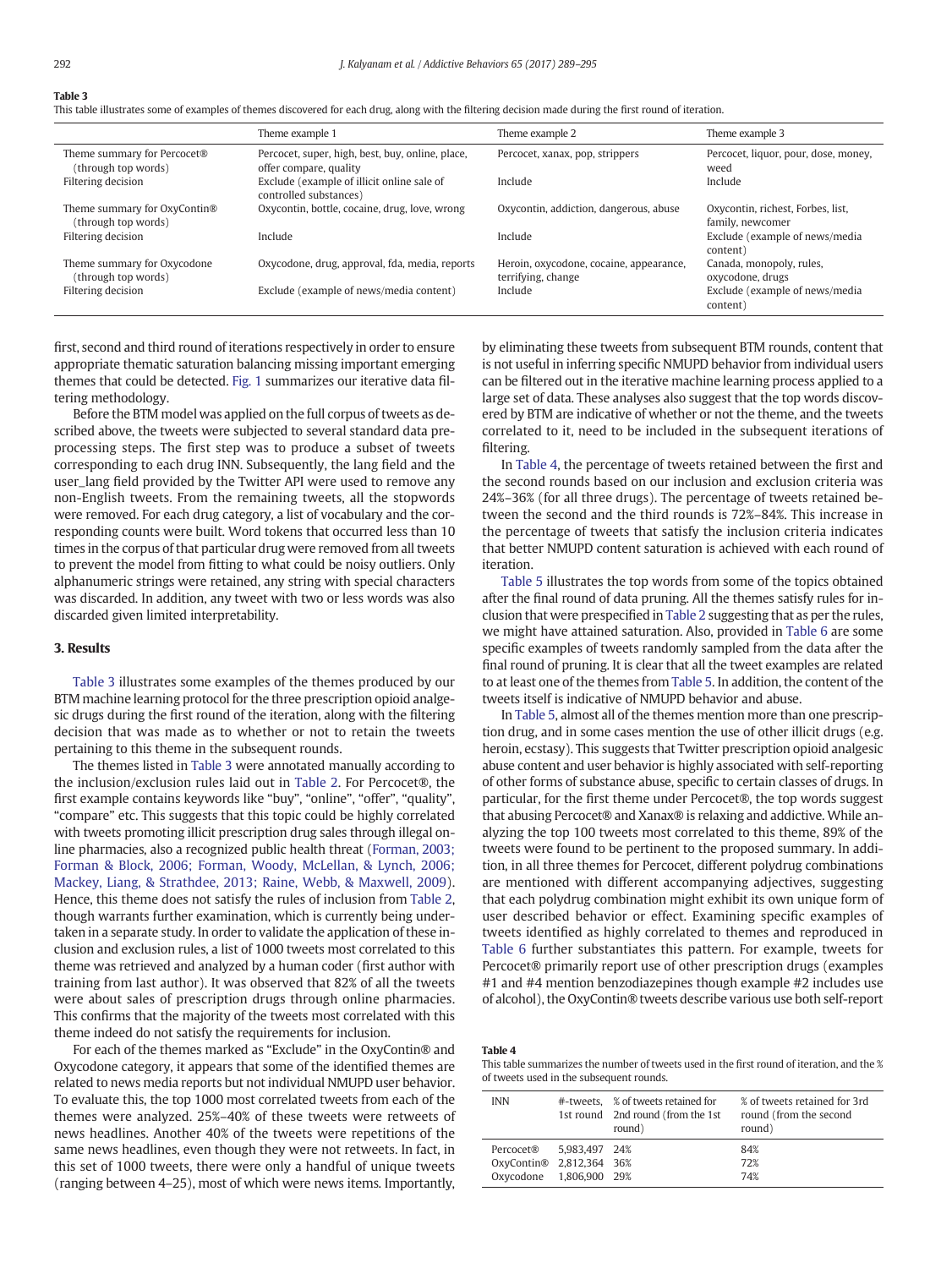<span id="page-4-0"></span>

| This table illustrates some of examples of themes discovered for each drug after the final iteration of data pruning. |  |  |  |  |  |  |  |  |  |  |  |
|-----------------------------------------------------------------------------------------------------------------------|--|--|--|--|--|--|--|--|--|--|--|
|-----------------------------------------------------------------------------------------------------------------------|--|--|--|--|--|--|--|--|--|--|--|

|                                                     | Theme example 1                                  | Theme example 2                                          | Theme example 3                                      |
|-----------------------------------------------------|--------------------------------------------------|----------------------------------------------------------|------------------------------------------------------|
| Theme summary for Percocet® (through top<br>words)  | Percocet, addict, taking, relax, xanax           | Percocet, ecstasy, adderall, sleep                       | Percocet, vicodin, gum, ball, machine,<br>withdrawal |
| Theme summary for OxyContin® (through<br>top words) | Oxycontin, pain, addicted, pills                 | Oxycontin, dangerous, abuse, bottle,<br>selling, history | Oxycontin, niggas, roxies, droppin, pistols          |
| Theme summary for Oxycodone (through top<br>words)  | Oxycodone, ecstasy, pain, hugs,<br>kisses, xanax | Oxycodone, heroin, morphine, addiction,<br>make          | Oxycodone, ecstasy, pain, xanax                      |

and observational, and Oxycodone tweets also describe poly-use with other illicit drugs.

Another likely sign of user initiated and self-reported NMUPD behavior is the detection of street or slang terms associated with polydrug abuse combinations or drug abuse related behavior. This includes the term "hugs" and "kisses" in the first theme of Oxycodone, both words which used in combination are slang for the drug combination of ecstasy and oxycodone, which are also keywords included in the theme (Table 6, example #2 under Oxycodone). Similarly, the term "roxies" are included in the OxyContin® second theme, which is a slang term for Roxicodone®, another opioid analgesic (oxycodone hydrochloride). Table 6 also contains other controlled substances like Ritalin, Prednisone, Valium and Marijuana.

In order to assess the quality of themes that emerged after the final round of data pruning two types of evaluations were performed. The first was a supervised evaluation that involved manually annotating the tweets from each theme as being relevant or irrelevant to the theme detected. From each theme, a maximum of 2000 most correlated tweets were retrieved and annotated. The average false positive rate was calculated across all the themes for each drug. While manually annotating tweets for their relevance to NMUPD behavior, it was observed that the dataset contained several retweets. So, even if one tweet was found to be irrelevant, it was often the case that the tweet was retweeted several times; thereby increasing the false positive rate. In addition, there were also scenarios where even though a tweet contained keywords indicating polydrug abuse and/or potential adverse effects, the intent of the tweet remained vague. Such tweets were also marked as irrelevant during manual annotation. The results of the total number of tweets after the final round of machine learning, and the false positive rate for each drug is summarized in [Table 7](#page-5-0).

#### Table 6

Randomly sampled examples of tweets obtained from the data after the final round of pruning.

Example tweets for Percocet®:

- 1. popping percocet and xannies like they some tylenol
- 2. its only 3 pm and ive had a beer and 4 percocets your move bad decisions 3. just when i thought that id rock the mic again my brain was fucked up on
- percocet and vicodine

4. i got xanex percocet promethazine with codeine

Example tweets for OxyContin®:

- 1. i fell in love with a trap mami she be snortin cocaine and molly sometimes she be poppin oxycontin blue pill she be smokin them roxis
- 2. daydreams laced with oxycontin mind elsewhere
- 3. my mom is ritalin my dad is oxycontin
- 4. i need the zans and oxycontin christ every 2 hours
- Example tweets for Oxycodone:
- 1. i sure wish i had a few beers and maybe an oxycodone to make this afterglow even more pleasurable
- 2. w00t oxycodone and morphine i feel like lindsay lohan
- 3. that moment when you realize the weeknds trademark xo stands for ecstacy and oxycodone hence xo til we overdose
- 4. high on coke and oxycodone marijuana is too weak4meh

The second was an unsupervised evaluation that involved the calculation of a metric called cluster purity [\(Bishop, 2006\)](#page-5-0). This metric quantifies how coherent a theme is. If the tweets belonging to a theme are very diverse in terms of their content, that theme is considered incoherent, and the resulting purity score will be low; and vice versa. In order to obtain the cluster purity score for each theme, we considered the same 2000 most correlated tweets as before and calculated the average similarity between all pairs of tweets from this set.<sup>1</sup> This average similarity is the cluster purity of the theme. As baseline, we randomly sampled 2000 tweets from our original dataset of 11 M tweets, and calculated the average similarity between all pairs from this random set. The results are summarized in the last two columns of [Table 7.](#page-5-0) The cluster purity for each drug is up to 3 times better than that of a random set of tweets. Both the supervised and unsupervised evaluations suggest that the themes obtained after the final round of data pruning are of good quality.

#### 4. Conclusion

In summary, the results of this study suggest that the use of an automated methodology that employs iterative rounds of unassisted machine learning has the potential to filter and analyze large and complex social media conversational datasets with minimal human intervention such as through the use of manual content analysis or human annotation. Importantly, the study also demonstrates that a machine learning algorithm, such as the one employed in this study, can be used to identify themes in NMUPD use and behavior that are important in identifying macro and emerging trends in the context of broader prescription opioid analgesic abuse behavior.

Primarily, in this study, the central theme that emerged was that polydrug abuse is predominantly associated with Twitter prescription drug abuse discussions and could be indicative of larger behavioral trends of users abusing multiple prescription drugs and also combining use with other illicit substances. These results could form the basis for future in-depth studies examining the unique health and substance abuse consequences associated highly prevalent polydrug uses (including potentially linkages to mental health issues and behavior among young adults and adolescents already identified in the literature) [\(Fink et al., 2015; Kelly, Wells, Pawson, LeClair, & Parsons, 2014;](#page-5-0) [Mackesy-Amiti, Donenberg, & Ouellet, 2015\)](#page-5-0).

The study is also important within the context of future research attempting to effectively scale projects for big data analyses. Primarily, the methodology allows for the machine learning processes to "pre-filter" millions of Tweets, better isolating content that is highly relevant to a research question (such as prescription opioid analgesic abuse) based upon a researcher's own desired set of inclusion/exclusion criteria drawn from behavioral risk factors identified in the literature or through traditional survey instruments. Following this process of machine driven filtering, a smaller subset of tweets/content can be identified for more in-depth analysis and confirmation by human coders to better assess the accuracy of identified themes to highly correlated content. Overall, the methodology represents an innovative approach that has

 $1$  The histogram representation for each tweet was obtained from inference phase of BTM, and the cosine similarity was calculated between each pair of tweets.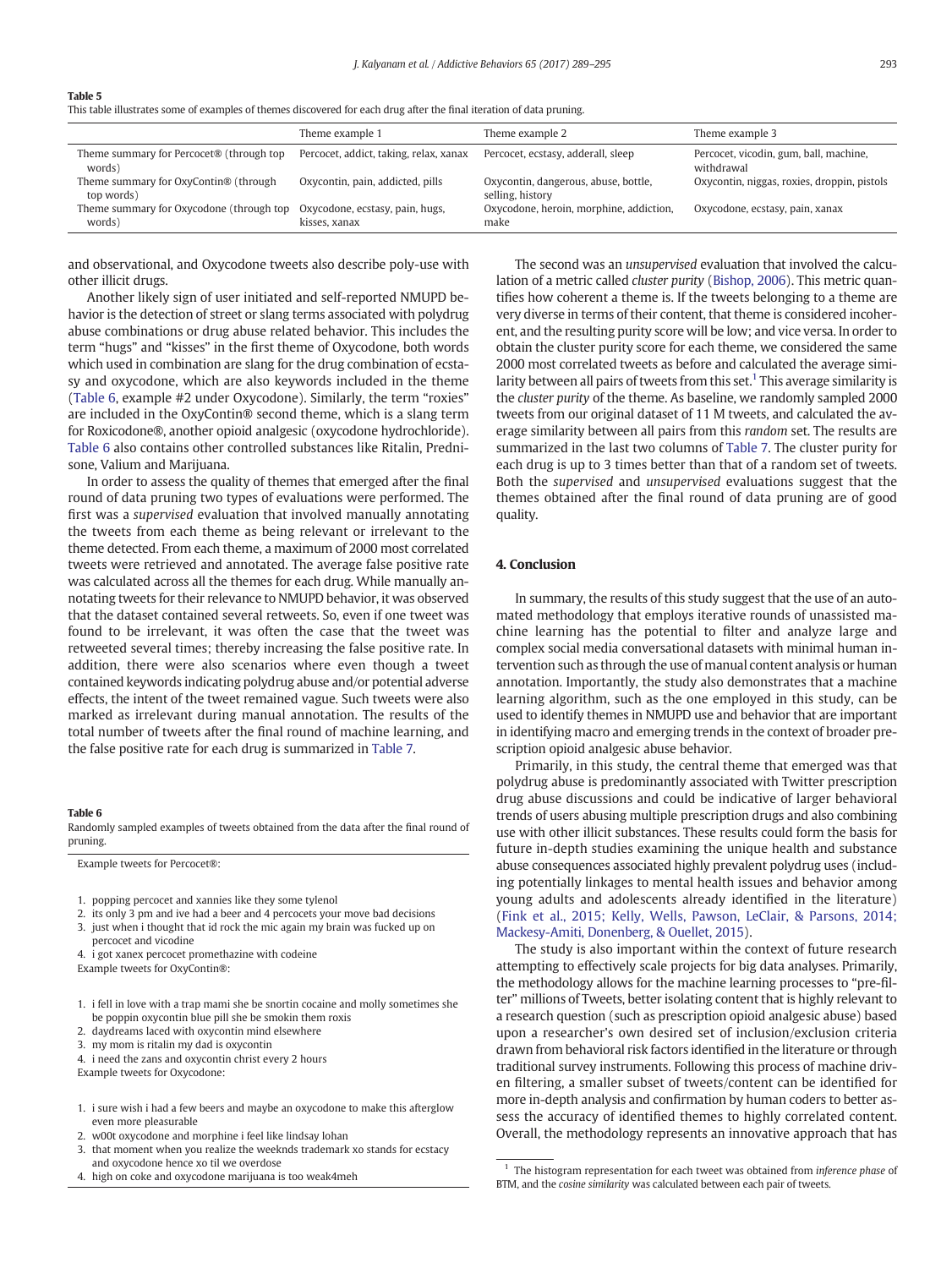<span id="page-5-0"></span>Summary of results of evaluating the quality of the themes obtained after the final round of data pruning.

| Drug name #-tweets                         |                      | Average<br>FP-rate | Average cluster purity<br>across themes | Purity of a set of<br>random tweets |
|--------------------------------------------|----------------------|--------------------|-----------------------------------------|-------------------------------------|
| Percocet<br>Oxycontin<br>Oxycodone 380.838 | 1,231,641<br>741.272 | 55%<br>28%<br>14%  | 0.4348<br>0.5678<br>0.6729              | 0.2378<br>0.2219<br>0.1976          |

the advantages of reliably identifying themes of interest from large amounts of data collected at a point of time from the Twitter public API.

# 4.1. Limitations

One of our primary aims in this study was to increase the signal to noise ratio in the tweets that contain the three NMUPD keywords so that the filtered dataset contains only those messages which are relevant to NMUPD usage and behavior. Certain aspects of our methodology have inherent limitations in achieving this goal. Firstly, we faced scenarios where the text of the tweet would satisfy all the inclusion criteria (hence the theme detected from this tweet, and similar ones might be marked for inclusion in subsequent iterative rounds of filtering), but the intent of the tweet remained vague (e.g. due to its brevity or lack of sufficient description). Hence, while human coders reviewing a sample of tweets would likely mark such tweets as being not relevant, such tweets (and the themes they belonged to), inadvertently increase the false positive rate. Several tweets contained hyperlinks, the content of which might have helped to better contextualize the original tweets; especially those with vague intents. However, this study primarily considered only the text of the tweets, and did not conduct further analysis into the content of hyperlinks, which in past studies have been identified as containing pictures, videos and other media confirming drug abuse behavior (Katsuki et al., 2015). The second aim was to identify themes about NMUPD usage and behavior in the Twittersphere. This study is more of an exploratory study that attempts to determine the major themes prevalent on Twittersphere when it comes to opioid analgesic NMUPD. However, in order to gain a full understanding, crowdsourced or large scale human coding of data augmented by a cohort of NMUPD users to corroborate findings would be the optimal methodology for future consideration. Lastly, a non-trivial amount of content on Twitter contains special characters that do not fall under the alphanumeric character categorization. Hence, by ommitting content that is not alphanumeric, we might inadvertently be discarding some useful information.

# 4.2. Future directions

The data spans a period of 6 months (June to November 2015). However, for the purposes of this study, the timestamps of the tweet were not taken into account during the learning process.

Future studies could attempt to identify changes in NMUPD behavioral trends and attitudes over time through a longitudinal study design. We also observed that a significant number of themes that are attributable to the possible sale of controlled substances by illicit online pharmacies. Future studies should specifically examine this potential pathway for illicit prescription drug access and its negative impact on NMUPD behavior, dependence, and addiction.

#### Role of funding sources

TM and TK received funding for the data collection phase of this project from the Alliance for Safe Online Pharmacies (SA15-092) (ASOP), a 501(c)(4) social welfare organization engaged on the issue of illicit online pharmacies, for this research and greatly acknowledge this support. JK and GL acknowledge support from the National Science Foundation (grants CCF-0830535 and IIS-1054960). GL acknowledges support from the Alfred P. Sloan Foundation.

#### Contributors

TM and TK conducted the data collection for the study. TM and JK designed the study and conducted the data analyses and wrote the initial draft of the manuscript. All authors contributed to the formulation, drafting, completion, and approval of the final manuscript.

#### Conflict of interest statement

TM is a non-compensated member of the ASOP academic advisory panel of ASOP and both TM and TK receiving funding for the data collection phase of this project from ASOP through a pilot research grant exploring prescription drug abuse risks online. Funder had no role or input in the study. There was no involvement of anyone other than the authors in the conception, design, collection, planning, conduct, analysis, interpretation, writing, and discussion to submit this work. Authors report no other financial relationships with any organizations that might have an interest in the submitted work.

#### References

- Bishop, C. (2006). [Pattern recognition and machine learning.](http://refhub.elsevier.com/S0306-4603(16)30299-4/rf0005) Springer (ISBN 978-0-387- [31073-2\).](http://refhub.elsevier.com/S0306-4603(16)30299-4/rf0005)
- Blei, D. M., Ng, A. Y., & Jordan, M. I. (2003). [Latent dirichlet allocation.](http://refhub.elsevier.com/S0306-4603(16)30299-4/rf0010) The Journal of [Machine Learning Research](http://refhub.elsevier.com/S0306-4603(16)30299-4/rf0010), 3, 993–1022.
- Centers for Disease Control and Prevention (CDC) (2011). [Vital signs: Overdoses of pre](http://refhub.elsevier.com/S0306-4603(16)30299-4/rf0015)[scription opioid pain relievers](http://refhub.elsevier.com/S0306-4603(16)30299-4/rf0015)—United States, 1999–2008. MMWR. Morbidity and [Mortality Weekly Report](http://refhub.elsevier.com/S0306-4603(16)30299-4/rf0015), 60(43), 1487–1492.
- Centers for Disease Control and Prevention (CDC) (2013). [Vital signs: Overdoses of pre](http://refhub.elsevier.com/S0306-4603(16)30299-4/rf0020)[scription opioid pain relievers and other drugs among women](http://refhub.elsevier.com/S0306-4603(16)30299-4/rf0020)—United States, 1999–2010. [MMWR. Morbidity and Mortality Weekly Report](http://refhub.elsevier.com/S0306-4603(16)30299-4/rf0020), 62(26), 537–542.
- Chen, L., Hossain, K. S., Butler, P., & Ramakrishnan, N. (2016). Flu gone viral: Syndromic surveillance of flu on twitter using temporal topic models. Data Mining and Knowledge Discovery, 30(3), 681–710. http://dx.doi.org[/10.1007/s10618-015-0434-x](http://dx.doi.org/10.1007/s10618-015-0434-x).
- Fink, D. S., Hu, R., Cerdá, M., Keyes, K. M., Marshall, B. D. L., Galea, S., & Martins, S. S. (2015). Patterns of major depression and nonmedical use of prescription opioids in the United States. Drug and Alcohol Dependence, 153, 258–264. http://dx.doi.org/[10.1016/j.](http://dx.doi.org/10.1016/j.drugalcdep.2015.05.010) [drugalcdep.2015.05.010](http://dx.doi.org/10.1016/j.drugalcdep.2015.05.010).
- Forman, R. F. (2003). Availability of opioids on the internet. JAMA: The Journal of the American Medical Association, 290(7), 889. http://dx.doi.org/[10.1001/jama.290.7.889](http://dx.doi.org/10.1001/jama.290.7.889). Forman, R. F., & Block, L. G. (2006). [The marketing of opioid medications without prescrip-](http://refhub.elsevier.com/S0306-4603(16)30299-4/rf0040)
- tion over the Internet. [Journal of Public Policy & Marketing](http://refhub.elsevier.com/S0306-4603(16)30299-4/rf0040), 25, 133-146.
- Forman, R. F., Woody, G. E., McLellan, T., & Lynch, K. G. (2006). The availability of web sites offering to sell opioid medications without prescriptions. The American Journal of Psychiatry, 163(7), 1233–1238. http://dx.doi.org/[10.1176/appi.ajp.163.7.1233](http://dx.doi.org/10.1176/appi.ajp.163.7.1233).
- Han, B., Compton, W. M., Jones, C. M., & Cai, R. (2015). Nonmedical prescription opioid use and use disorders among adults aged 18 through 64 years in the United States, 2003– 2013. JAMA: The Journal of the American Medical Association, 314(14), 1468–1478. http://dx.doi.org[/10.1001/jama.2015.11859.](http://dx.doi.org/10.1001/jama.2015.11859)
- Hanson, C. L., Burton, S. H., Giraud-Carrier, C., West, J. H., Barnes, M. D., & Hansen, B. (2013a). Tweaking and tweeting: Exploring twitter for nonmedical use of a psychostimulant drug (Adderall) among college students. Journal of Medical Internet Research, 15(4), e62. http://dx.doi.org[/10.2196/jmir.2503.](http://dx.doi.org/10.2196/jmir.2503)
- Hanson, C. L., Cannon, B., Burton, S., & Giraud-Carrier, C. (2013b). An exploration of social circles and prescription drug abuse through twitter. Journal of Medical Internet Research, 15(9), e189. http://dx.doi.org[/10.2196/jmir.2741](http://dx.doi.org/10.2196/jmir.2741).
- Harrison, L., & Hughes, A. (1997). Introduction—[the validity of self-reported drug use: Im](http://refhub.elsevier.com/S0306-4603(16)30299-4/rf0065)[proving the accuracy of survey estimates.](http://refhub.elsevier.com/S0306-4603(16)30299-4/rf0065) NIDA Research Monograph, 167, 1–16.
- Katsuki, T., Mackey, T. K., & Cuomo, R. (2015). Establishing a link between prescription drug abuse and illicit online pharmacies: Analysis of twitter data. Journal of Medical Internet Research, 17(12), e280. http://dx.doi.org[/10.2196/jmir.5144](http://dx.doi.org/10.2196/jmir.5144).
- Kelly, B. C., Wells, B. E., Pawson, M., LeClair, A., & Parsons, J. T. (2014). [Combinations of](http://refhub.elsevier.com/S0306-4603(16)30299-4/rf0080) [prescription drug misuse and illicit drugs among young adults.](http://refhub.elsevier.com/S0306-4603(16)30299-4/rf0080) Addictive Behaviors, 39[\(5\), 941](http://refhub.elsevier.com/S0306-4603(16)30299-4/rf0080)–944.
- Longo, D. L., Compton, W. M., Jones, C. M., & Baldwin, G. T. (2016). Relationship between nonmedical prescription-opioid use and heroin use. New England Journal of Medicine, 374(2), 154–163. http://dx.doi.org[/10.1056/NEJMra1508490](http://dx.doi.org/10.1056/NEJMra1508490).
- Mackesy-Amiti, M. E., Donenberg, G. R., & Ouellet, L. J. (2015). Prescription opioid misuse and mental health among young injection drug users. The American Journal of Drug and Alcohol Abuse, 41(1), 100–106. http://dx.doi.org/[10.3109/00952990.2014.](http://dx.doi.org/10.3109/00952990.2014.940424) [940424](http://dx.doi.org/10.3109/00952990.2014.940424).
- Mackey, T. K., Liang, B. A., & Strathdee, S. A. (2013). Digital social media, youth, and nonmedical use of prescription drugs: The need for reform. Journal of Medical Internet Research, 15(7), e143. http://dx.doi.org[/10.2196/jmir.2464](http://dx.doi.org/10.2196/jmir.2464).
- McCabe, S. E., West, B. T., Teter, C. J., & Boyd, C. J. (2012). Co-ingestion of prescription opioids and other drugs among high school seniors: Results from a national study. Drug and Alcohol Dependence, 126(1–2), 65–70. http://dx.doi.org[/10.1016/j.drugalcdep.](http://dx.doi.org/10.1016/j.drugalcdep.2012.04.017) [2012.04.017](http://dx.doi.org/10.1016/j.drugalcdep.2012.04.017).
- McCabe, S. E., West, B. T., & Boyd, C. J. (2013). Leftover prescription opioids and nonmedical use among high school seniors: A multi-cohort national study. Journal of Adolescent Health, 52(4), 480–485. http://dx.doi.org/[10.1016/j.jadohealth.2012.08.](http://dx.doi.org/10.1016/j.jadohealth.2012.08.007) [007](http://dx.doi.org/10.1016/j.jadohealth.2012.08.007).
- President Obama Is Taking More Steps to Address the Prescription Drug Abuse and Heroin Epidemic (2016, March 29i). President Obama is taking more steps to address the prescription drug abuse and heroin epidemic. Gov: Whitehouse Retrieved May 31, 2016, from [https://www.whitehouse.gov/blog/2016/03/29/president-obama-taking](https://www.whitehouse.gov/blog/2016/03/29/president-obama-taking-more-action-address-prescription-drug-abuse-epidemic-0)[more-action-address-prescription-drug-abuse-epidemic-0](https://www.whitehouse.gov/blog/2016/03/29/president-obama-taking-more-action-address-prescription-drug-abuse-epidemic-0)
- Prier, K. W., Smith, M. S., Giraud-Carrier, C., & Hanson, C. L. (2011). Identifying health related topics on twitter. An exploration of tobacco-related tweets as a test topic.